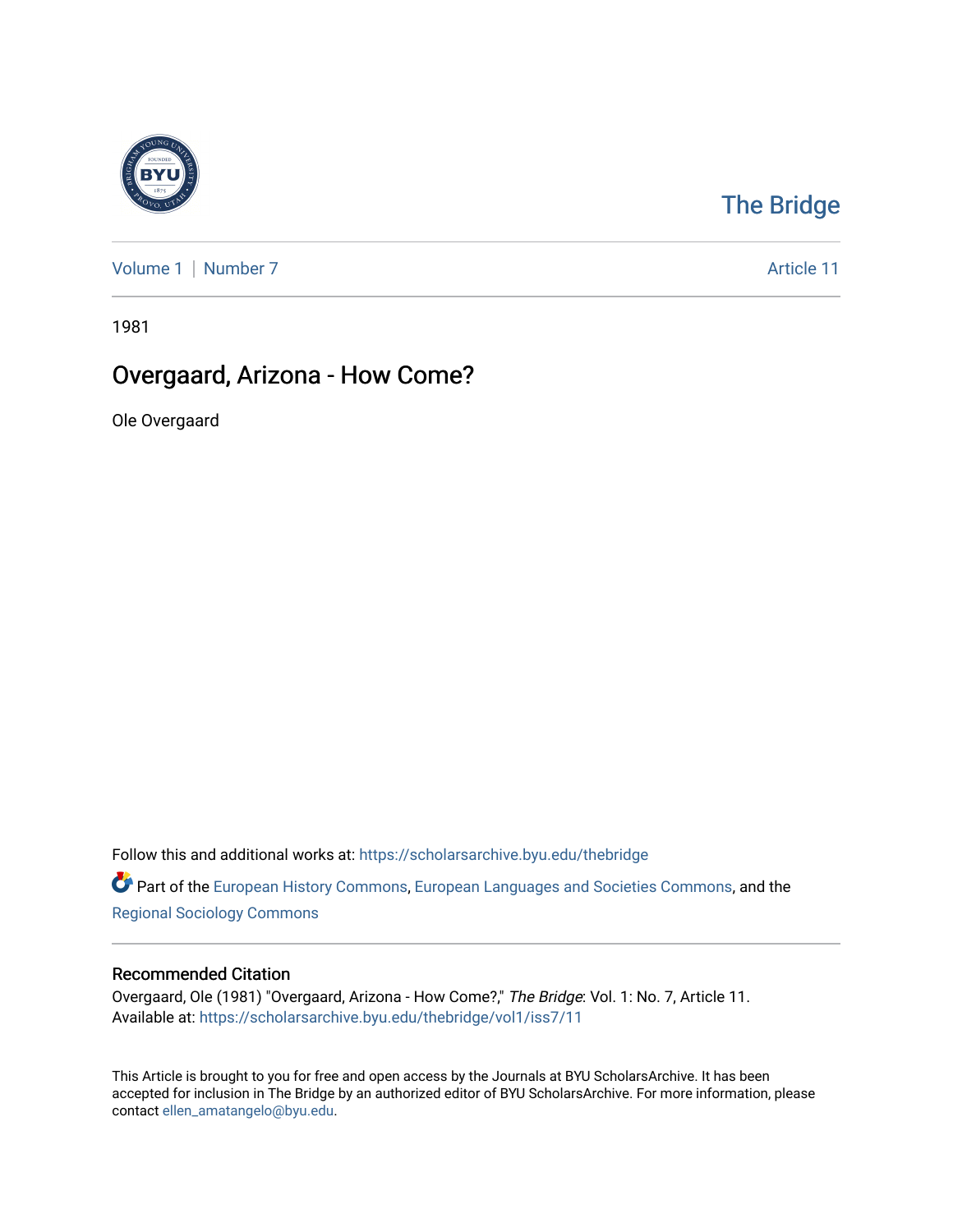## **Overgaard, Arizona - How Come?**



Have you ever heard about a little town in Arizona by the name of Overgaard? Probably not. I hadn't, until I suddenly saw the name on a map. I, a Danish journalist from the city of Aalborg, and family were planning a trip to the USA, and we decided to find out how our family name got to Arizona. After seeing the beautiful Grand Canyon, we went along Highway 40 to the city of Holbrook. From there it is only 50 miles to Overgaard. It is a very small town, but with a lot of vacation homes in the big woods which surround the town.

Besides some few houses, the town has only a general store, a restaurant and a post office. The postmaster and other people could only tell us that their town was named by a man called Chris Overgaard. He founded the town in 1938, when he and some other

people started a sawmill on the site. The postmaster had heard that Chris Overgaard came from Germany or Scandinavia.

Back in Denmark I wrote in my paper, **Aalborg Stiftstidende,** about the small town in Arizona with a Danish name. Shortly after the story appeared the telephone rang  $-\alpha$  again and again. A lot of people from the area around the town of Hadsund in Northern Jutland, only 40 miles south of Aalborg, wanted to tell me that they had known Chris Overgaard or had heard about him.

His real name was Kresten Overgaard, but he had Americanized his first name when he emigrated from Denmark with his wife, Jensine. It was about the turn of the century. Before that he had gone bankrupt with his sawmill and clog factory in the village of Solbjerg near Hadsund, not far from his native village, Veddum. This I learned from Chris Overgaard's nephew, Paul Dehn, now 56, who lives in Norup close to Hadsund. Chris Overgaard settled in South Dakota, and in the bigs woods there was a lot to do for a Danish "timberman". He got his own sawmill and had many Danish workers, Dagney Christensen, now 76, remembers. She now lives in Hadsund, but in her younger days, she visited the Overgaard family in the USA. In the twenties six young men from Chris Overgaard's native village of Veddum went to the USA to work in his sawmill. One of them was Niels Rasmussen, now 71 , who stayed in the USA for 47 years. When he retired in 1974, he returned to Denmark and now lives at Veddum.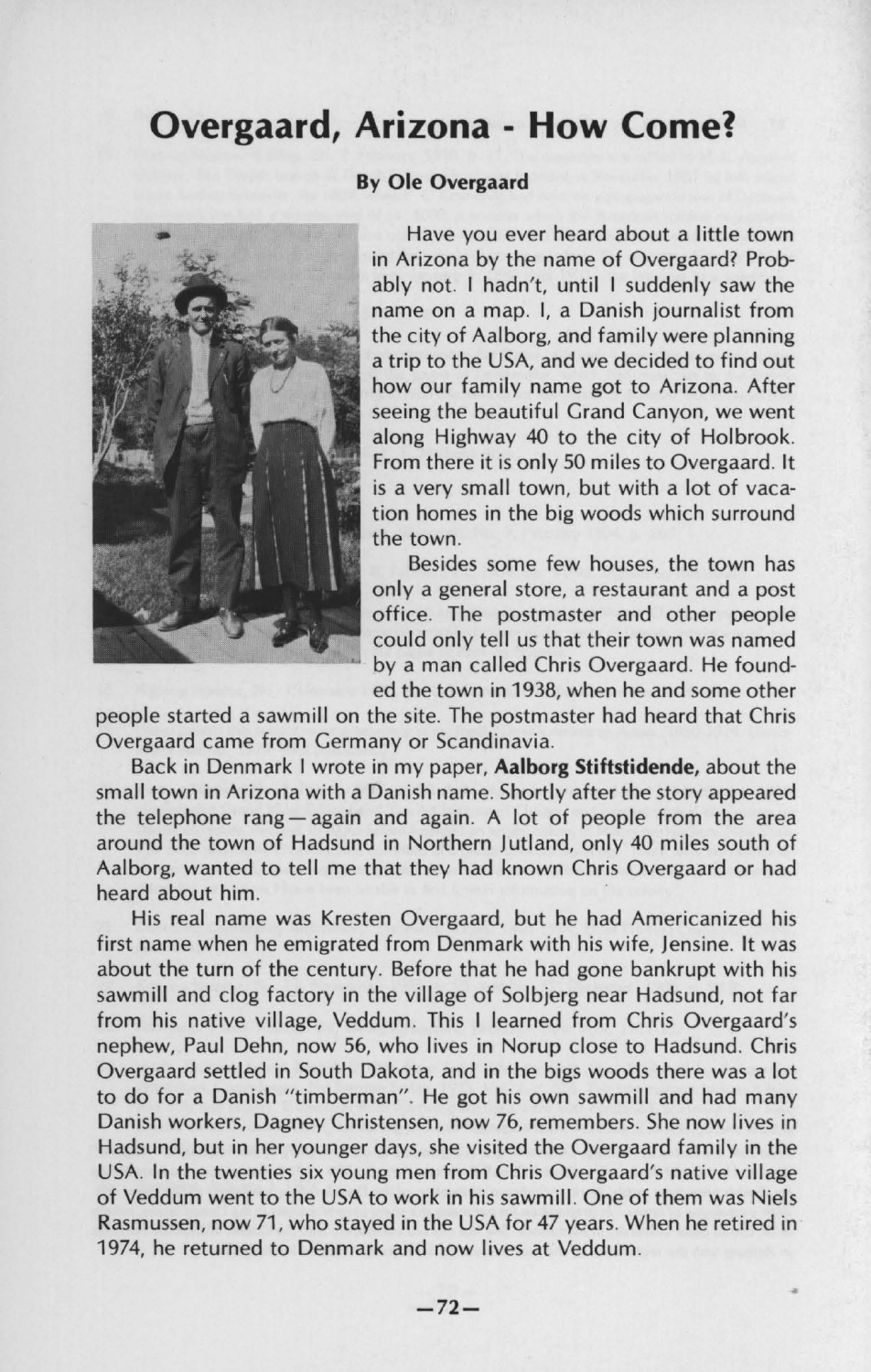"I went to the USA in 1927," Niels Ramussen says. " As most of the young Veddum boys who went to Chris Overgaard's sawmill, I planned to stay in the USA for only a couple of years, earn about 10,000 Danish kroner and then come home again. But I liked it and stayed for 47 years.

"When I arrived, Chris had a big sawmill close to Keystone in South Dakota. We were 30 in the woods and at the sawmill. I remember that Chris got a contract to deliver one million railroad ties a year, but then the depression came in 1929 and 1930. The railroad company broke the contract and Chris got a new Cadillac as a solatium. I stayed with him for four years. Afterwards I had various jobs, until I went back to Denmark. Most of the time I lived in Los Angeles. I know that Chris lost all his money in South Dakota, when he tried to find oil. Later he went to Arizona, where he started and supervised a big sawmill for a company. I did not know that the place bore his name until I read it in the paper."

" His sawmill and camp was called **Overgaard's Camp,** and since then it must have become the town of **Overgaard,"** says Niels Rasmussen. He knows that Chris went to Ohio when he retired, and there he died about 1960 - more than 80 years old. He never saw his native land again.



*Pictures are of Kresten and Jensine Overgaard* **and** *their sawmill* **operation in** *South Dakota.* 

*Ole Overgaard* is *a Danish journalist with the newspaper Aalborg Stlftstldende* in *Aalborg. Denmark.*